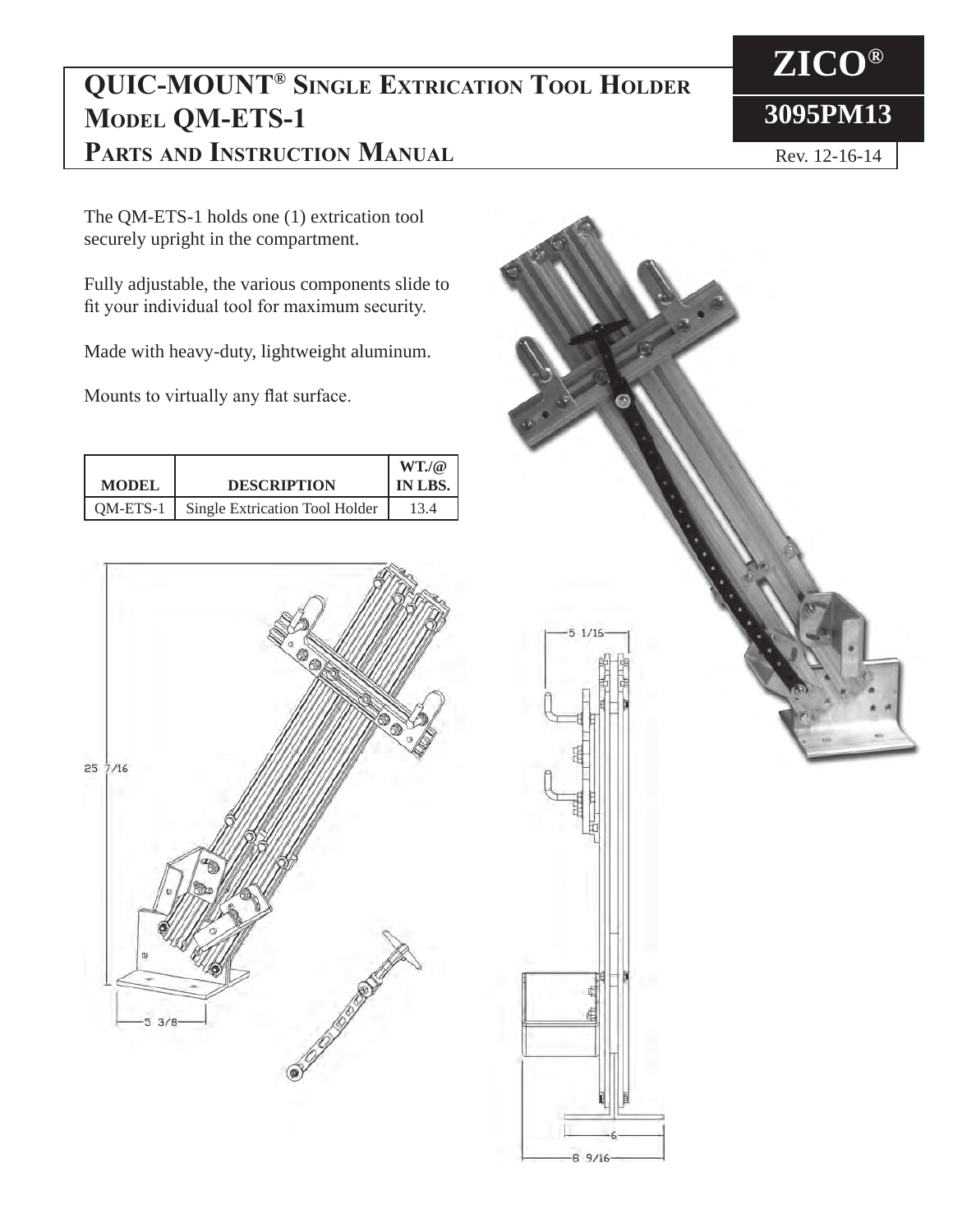

| <b>ITEM#</b>   | PART#        | <b>DESCRIPTION</b>                      | QTY.           |
|----------------|--------------|-----------------------------------------|----------------|
| 1              | 3095-246-101 | <b>QMT-ETD Hanging Post</b>             | 2              |
| $\overline{2}$ | 3095-246-103 | <b>QM-ETD Hang Bracket</b>              | $\overline{2}$ |
| 3              | 3095-246-105 | <b>QM-ETD Spacer Plate</b>              | $\overline{2}$ |
| $\overline{4}$ | 3095-246-107 | <b>QM-ETD Channel Short</b>             | $\mathbf{1}$   |
| 5              | 3095-246-109 | <b>QM-ETD Channel Long</b>              | $\overline{4}$ |
| 6              | 3095-246-111 | QM-ETD Base Angle                       | $\overline{2}$ |
| $\overline{7}$ | 3095-239-103 | Hanging Angle Univ.                     | $\overline{2}$ |
| 8              | 9010-102524  | 1/4-20 x 1.5" Hex Bolt ZPS              | 10             |
| 9              | 9014-112500  | 1/4" Washer ZPS                         | 20             |
| 10             | 9013-172501  | 1/4-20 Low-Profile Nylock Nut           | 10             |
| 11             | 9010-343116  | 5/16-18 x 1" Sq Bolt ZPS                | $\overline{4}$ |
| 12             | 9014-183100  | 5/16" Washer ZPS - Grade 8              | 10             |
| 13             | 9013-173100  | 5/16-18 Nut Nyloc                       | 10             |
| 14             | 9010-343120  | 5/16-18 x 1.25" Sq Bolt ZPS             | $\overline{4}$ |
| 15             | 9010-103112  | 5/16-18 x .75" Sq Bolt ZPS              | $\overline{2}$ |
| 16             | 9013-373700  | 3/8-16 Serrated Flanged Nut             | $\overline{4}$ |
| 17             | 3095-215-109 | <b>Strap Handle</b>                     | 1              |
| 18             | 3095-215-107 | <b>EPDM Rubber Strap</b>                | $\mathbf{1}$   |
| 19             | 9010-162516  | 1/4-20 x 1" FH Screw                    | $\mathbf{1}$   |
| 20             | 9013-172500  | 1/4-20 Nyloc Nut, ZPS                   | 2              |
| 21             | 9014-162500  | 1/4" Wide Washer                        | $\mathfrak{2}$ |
| 22             | 9010-102520  | $1/4-20$ x $1-1/4$ " Hex Head Bolt, ZPS | $\mathbf{1}$   |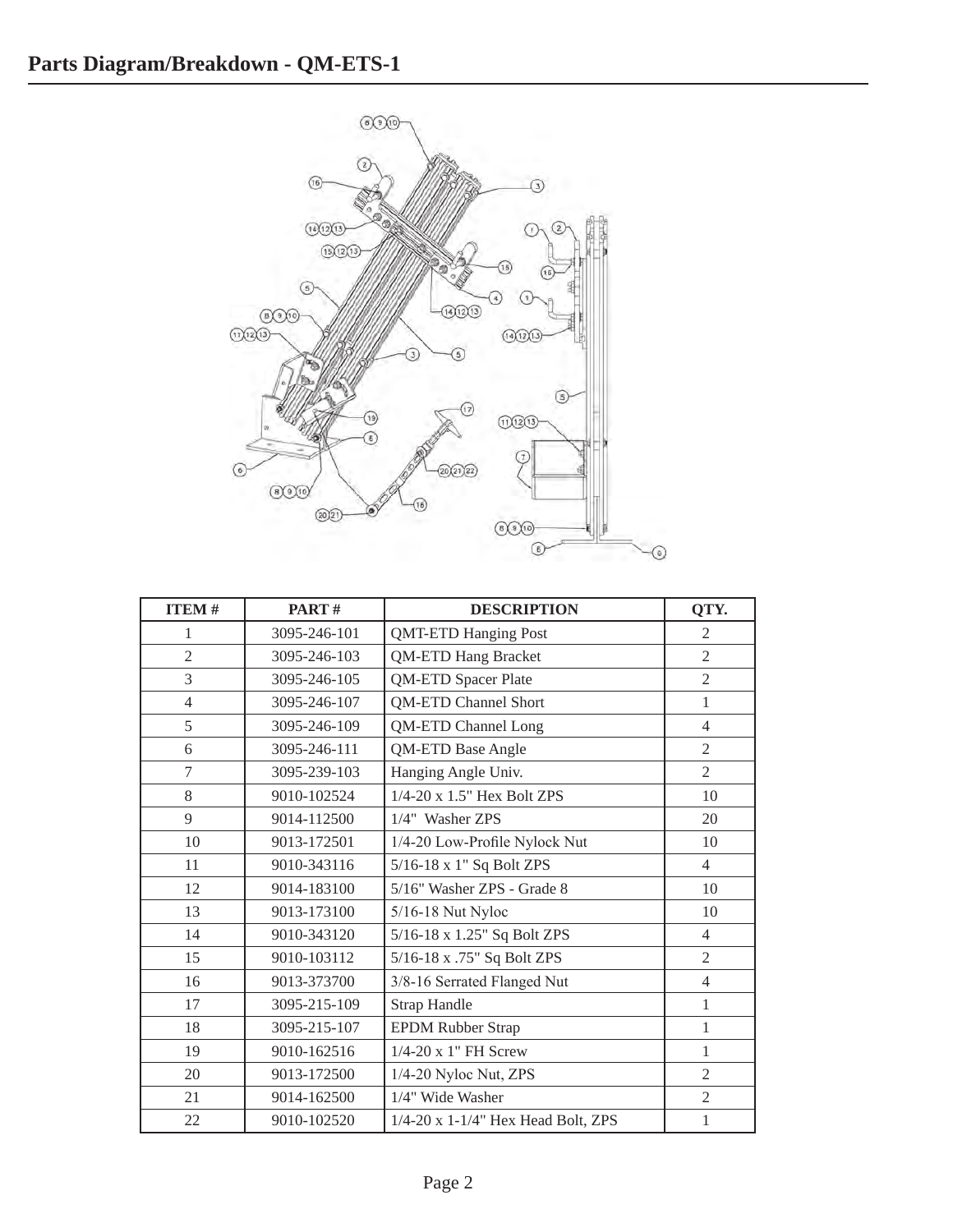## **Adjustment Instructions:**

*Note: Part numbers in parenthesis (see Page 2)*

Set-up: Adjustment is most easily accomplished with the QM-ETS-1 out of the compartment and in full upright position (as shipped).

- 1. Loosen 5/16-18 x 1" sq. bolts (11) on Hanging Angle Brackets (7). Adjust brackets until they rest flush against the blade-end of your tool. Re-tighten bolts.
- 2. Loosen 5/16-18 x .75" sq. bolts (15) on Short Channel (4). Adjust Short Channel up or down to accommodate height of your tool. Re-tighten bolts.
- 3. Loosen 5/16-18 x 1.25" sq. bolts on Hang Bracket (2). Slide in or out to accommodate size and shape of tool handle. For wider handles, reverse the Hang Brackets (see below). Re-tighten bolts.



Shown: QM-ETD-1

4. Adjust Rubber Strap (18) so that Strap Handle (17) grips tool handle tightly.

After bracket has been adjusted to fit desired tool, you may adjust tilt angle by removing 1/4"-20 x 1.5" hex bolts (8) and hardware on one side of the Base (6) and repositioning Long Channel (5). Re-tighten hardware via appropriate holes in Base after achieving desired tilt.

## **Mounting Instructions:**

Mount at four points using 3/8" hardware (not included).